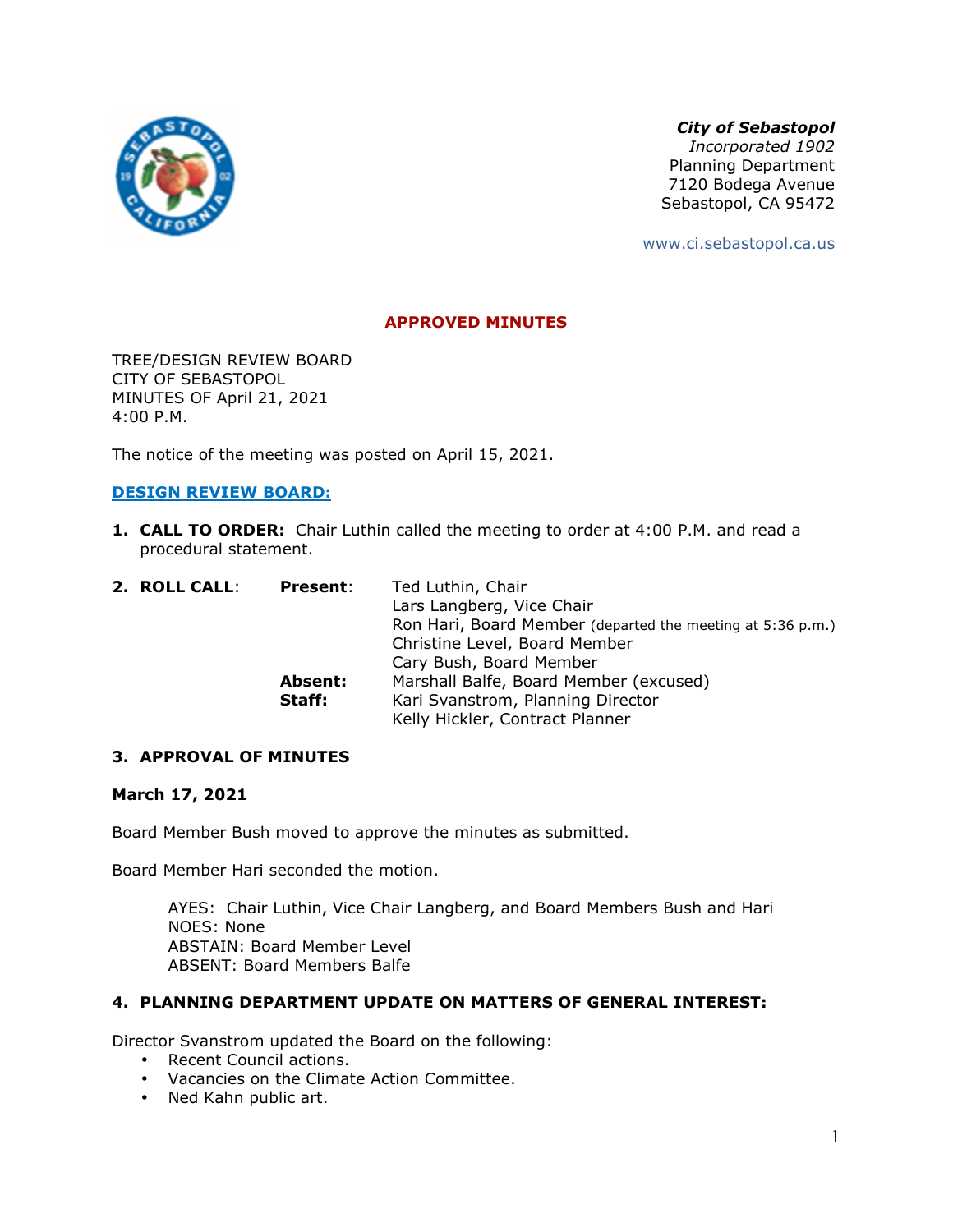- The City's annual Level of Service report.
- The Planning Commission will be hosting a series of housing presentations during upcoming meetings.
- Recent staffing changes in the Planning Department.

The Board had no questions for Director Svanstrom.

## **5. COMMENTS FROM THE PUBLIC REGARDING ITEMS NOT ON THE AGENDA:** None.

# **6. STATEMENTS OF CONFLICTS OF INTEREST:** None.

## **7. REGULAR AGENDA:**

**A. Huntley Square – Conceptual Review of Planned Community District –** The applicant has submitted a zoning amendment to modify the zoning from R7 to a Planned Community, Use Permit, a Tentative Map, and an Environmental Review. This project is being referred to the Design Review Board as a conceptual review as the Zoning Ordinance requires that Planned Communities be reviewed by the Board prior to the Planning Commission. The project proposes to construct ten (10) ownership studio units that are all under 600 sq. ft. Six (6) of the units will include lofts, while the remaining four (4) units will be single story units.

Director Svanstrom presented the staff report.

The Board asked questions of Director Svanstrom.

Beth Farley introduced Bob Massaro, Dante Love, and herself who are all members of the applicant team. Ms. Farley presented and was available for questions.

The Board asked questions of Ms. Farley, Director Svanstrom, and Mr. Massaro.

Chair Luthin opened public comment.

Director Svanstrom spoke on process.

## **Tom**

I must speak quickly because I only have three minutes. I thank you for the opportunity to do this. I appreciate all the effort that has gone into making this a green project, and affordable housing, I am all for that. I am a property owner at 128 Golden Ridge Avenue. What I am looking at it is, this is .39 acres, 2/5 of an acre, for 10 units. That is way too many units for such a small space. Especially if it going to come through their development on Golden Ridge Avenue. It is just not made for two-way traffic of that type. I look at the way it is laid out and I think of FedEx. Instead of having one or two units on .4 acres, you will have FedEx, UPS, USPS, Amazon, delivery and appliances and furniture, times 10. This is a lot of traffic in and out. There is no turnaround. It is 25' wide which is as long as my truck. That means that every big delivery coming in is going to come in and then backup with the backup buzzer all the way down to Golden Ridge Avenue. This will affect the noise and the ambience of our community there. I think that is a problem that needs to be addressed. The other part of that is that Bodega Avenue is the address, but the access is Golden Ridge Avenue. That is not going to work for a lot of deliveries, believe me. I lived on Valentine Avenue, but the access to my driveway was off Orchard Lane and nobody could figure out where I lived. This is a disconnect already just on the address. I do not see any place for mail. I do not know where the mail gets done, where it gets distributed, or how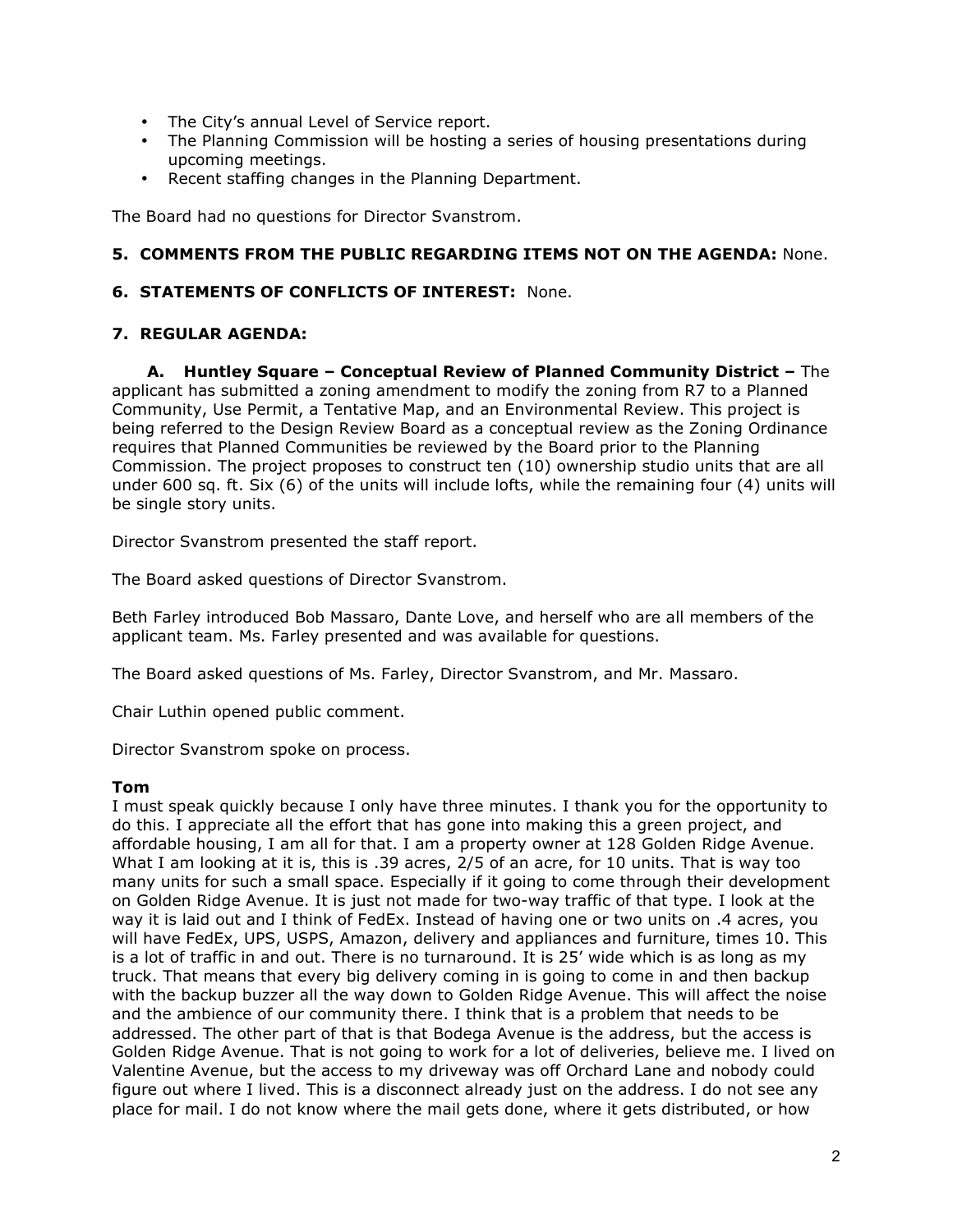often mail trucks will come in. I look down at the Bodega Avenue parking and I think, well, maybe that is where it comes in. There is no yellow loading zone on the off-street parking for commercial deliveries. It is just 10 because you have made it on the formula to make sure that there are 10 parking spots on Bodega Avenue, and 10 parking spots up at the site. Obviously, I have some issues with using the access from Golden Ridge Avenue. I also have issue with a building 22' high, 8' from my back fence. At 22' high, I have a 6' fence, that is four times as high. This is my view to the west where I would normally get my breezes and views of the sun setting. That is going to be gone, and it is only 8' from my fence for their 8' backyard which is another issue I have on rear yard setbacks, but I will save that.

Director Svanstrom informed the public of their option to submit comments to City staff which will become part of the public record. Comments received by City staff will be forwarded to the developer and the Design Review Board as we go through this process.

### **Tom**

I will, thank you.

### **Candace Nagle**

We did send in several questions and concerns. As I am listening to the whole presentation today, what I am seeing loud and clear, is almost a lack of attention at all to the fact that the community you are creating is coming into another community, and you are part of a bigger community. How are you going to address the discomfort and the needs of the people next door to you whose lives you are changing? Building these walls is going to take the sun away from my backyard. Their use of our driveway is going to make it so congested; it is going to be a lifestyle change for all of us. Where is the community sense in all of that? That is directed and Mr. Massaro and the people that are putting this project together. Have you considered us in your program as you have been designing this building?

### **Marcel Degross**

122 Golden Ridge Avenue. Everyone has talked for an hour and seven minutes and we get three minutes per person, I think that is wrong. We just got the notice for this meeting last Thursday. We have had no chance to contact legal counsel or anything like that. You are going to be running equipment up our driveway for the better part of a year and a half making our lives miserable. I know you are going to be running excavators, backhoes, etc. up there. This is going to make our lives a living hell for the better part of a year and a half. When do we stop the density of a community? Do we get as big as San Jose, as big as San Francisco? Do we keep going up, up, up? This whole parking situation, like Tom said, you cannot get a 14' pickup truck that will be able to turn around back there. He is right, they are going to come right back down the road. What if there is a fire? Are you going to be able to get two fire trucks, one coming in, and one going out? No, you are not. We are living in a fire zone.

### **Candace Nagle**

I think there is a big hypocrisy in creating a nice community by destroying the communities around it. That is what I think.

### **Marcel Degross**

This is called 7950 Bodega Avenue, but really it is Golden Ridge. You are using our access easement which was an agreement signed in 1993. Instead of having 10 parking spaces on Bodega, you should have less units, you should lower the height of the project, so you don't block out the sun from people, and run the driveway up Bodega Avenue.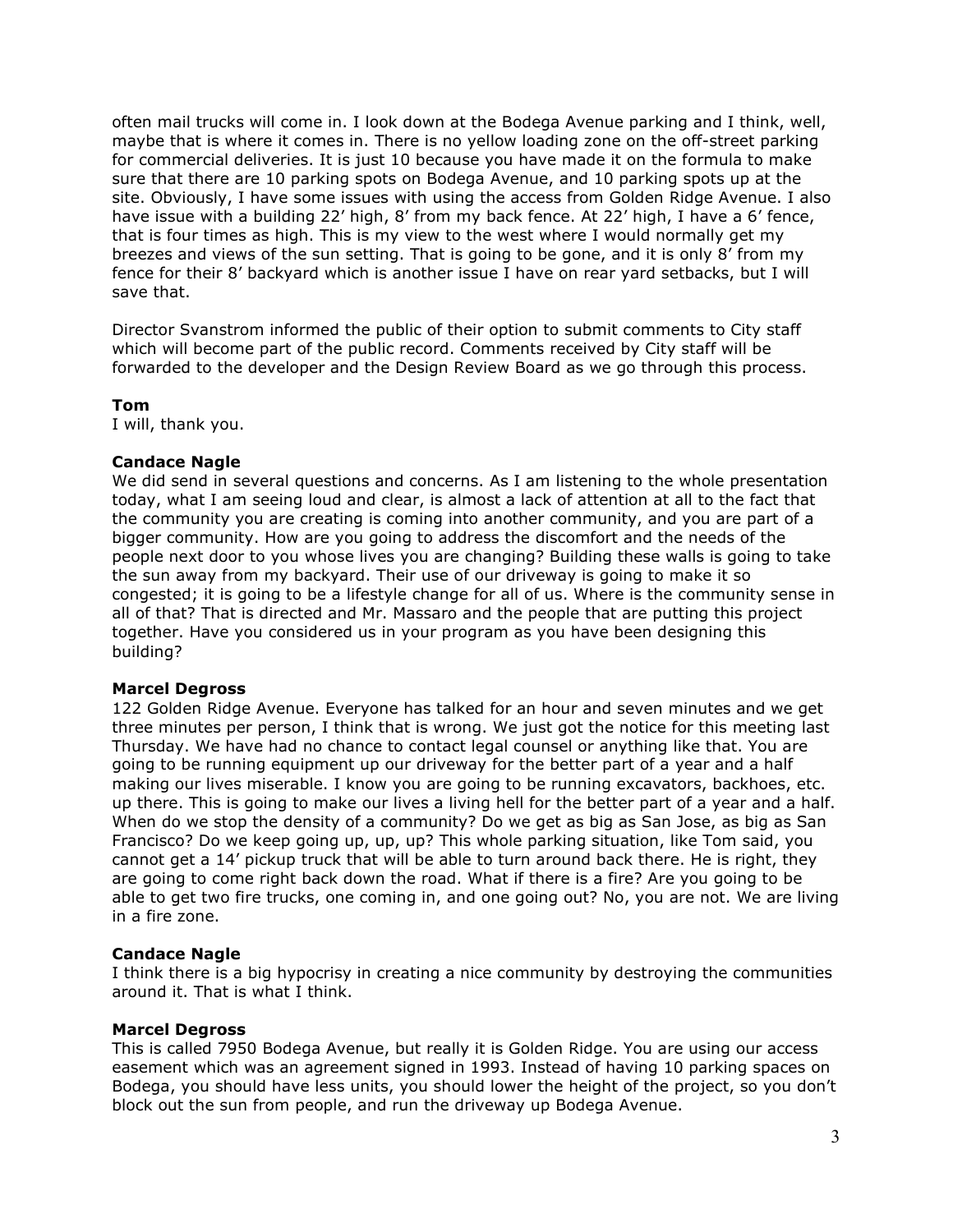### **Ana Ressler**

I live at 124 Golden Ridge Avenue. This is a small community and we have so many safety concerns, plus the trees, I am concerned about the trees. We have somebody here who checked the diameter of the trees and they are checking next to that because they will damage our trees. The safety concern that we all have is that we cannot see 32 cars coming in and out of the access from Golden Ridge Avenue. First, the entrance to the parking lot is very narrow, there is no way, it is not appropriate for two cars, it is only for one car. I do not see how; we have had two accidents already. There is not enough space in there. My concern is, if we are coming out, we are not going to be able to go to the parking lot due to the cars that are coming in and out. There are a lot of people that drive fast. Safety issues, my concerns, the trees, and all the noise that are going to interrupt our lives. Please, have somebody come and check the fire trucks. We have so many issues with that, people are saying, how are we going to get out of our carport when another car is coming in and out, we have a narrow parking lot. There are a lot of concerns, please. I am not talking about the number of units, although consideration of less than that would be great. Having 10 units, 32 cars in and out of our parking lot with only one exit will be very hard, accidents will happen. Who knows, somebody can get hit coming out of the parking lot, coming out of our places. Very concerned for safety. Thank you so much.

Hearing nothing further, Chair Luthin closed public comment and spoke on process.

The Board commented as follows:

## **Christine Level, Board Member**

I think Tom at 128 Golden Ridge Avenue made a couple of good points that I had not thought of, which is the inability to turn around. If those spaces are parked out, if everybody is home, there is no way to turn around. You are going to have to back in and back out. For anything of any size, like UPS or FedEx or other, they are not going to be able to turn around either. That is a good consideration with this sort of new normal that we have where everybody works at home and you get UPS and FedEx deliveries all the time. That is something to consider and that is really all I have to say about it. It seems a bit hazardous to me with the inability to turn around, to have a big truck backing down and the backing through the townhouses, yes, that does seem very problematic to me. The other thing that I had mentioned before, and I would like to see a drawing or something that shows, here are the units, and here is the Golden Ridge complex, that shows what they look like side by side because this is a western exposure, and it is very reasonable to assume that the light into these people's buildings is going to be completely blocked by these units. Maybe that is not it, it just depends on the relative perspective and the sun angles? It would be interesting to see that.

### **Ted Luthin, Chair**

It is interesting too, Board Member Level, I am look at page 9 of the staff report and comment 2g from the Fire Department says, 'hammerhead turnarounds as required'. I am not up on my fire code in terms of turnaround in fire trucks, but that is something they noted as well. I think as this goes through, probably at the Planning Commission level, there is property going to need to be a little more research on what exactly that means.

## **Christine Level, Board Member**

A hammerhead turnaround at that site is going to eat up a lot of the site. It is interesting to think about it when they are trying to get up there because I had a fire at the end of my road some years back and the house burned to the ground because they could not access it because they could not turn around. They will not go up there if they cannot turn around so that is an interesting point. This is going to be interesting. I think that that would be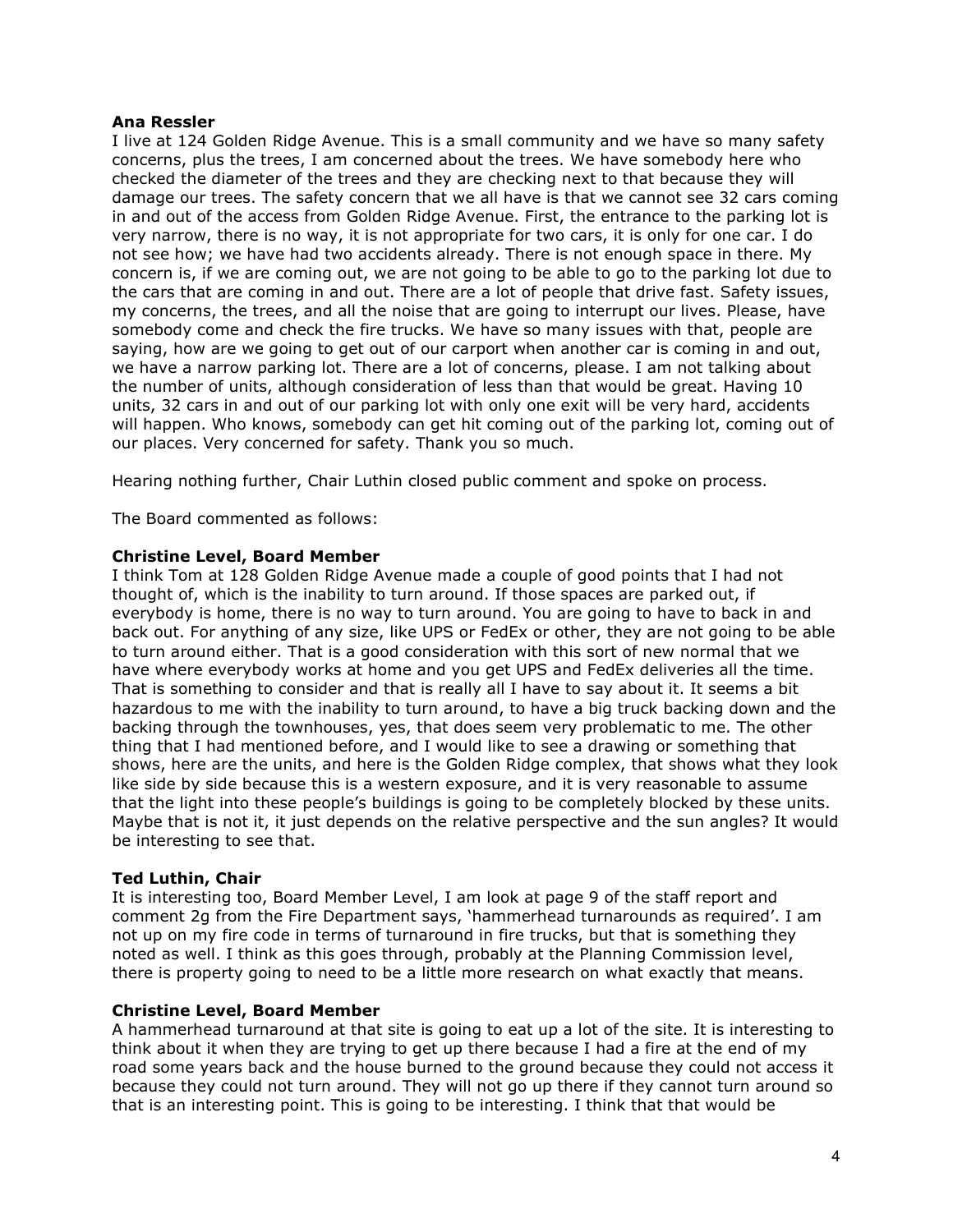something that should be looked at with the Fire Department, pretty much immediately to see how that goes. I watched in real time; they rolled the hose all the way up my road because they could not turn around. It was quite impressive, but the house burned down because they could not get there quick enough, they could not get there. It is interesting to think about.

## **Beth Farley, Applicant**

It has been by the Fire Department. The Fire Department does not require a turnaround as long as they can get their truck within 100 feet of the extent of the building, and this is within 100 feet of the building if they would park on Bodega Avenue and go up the steps.

### **Ted Luthin, Chair**

Their approach would be off Bodega Avenue, not Golden Ridge.

### **Christine Level, Board Member**

What if the fire comes and the parking spaces along Bodega Avenue are all parked out?

### **Beth Farley, Applicant**

They would park on the outside of the cars and go through them.

### **Ted Luthin, Chair**

They would block the street and set up?

### **Kari Svanstrom, Planning Director**

This is certainly something that as staff, we can discuss with the Fire Department to clarify that comment as well so that if there are any modifications, we know that.

### **Ted Luthin, Chair**

Yes.

### **Christine Level, Board Member**

That is such a critical thing, maybe the applicant would want to get that handled and signed off on sooner and not later.

### **Lars Langberg, Vice Chair**

Not fire related, but parking related. I do not know if there is a drawing in the packet that shows that the driveway is a continuation, essentially, of the driveway on the other property. There is parking shown on the north side of that driveway, the northwest corner. From that visual, it looks the same as what would be on the new parcel. If you can turn around from there, you can do it from the new property, or at least that is what it looks like.

## **Ted Luthin, Chair**

Right.

### **Lars Langberg, Vice Chair**

I do not know if that is true, or accurate, but I see it in the drawing.

### **Ted Luthin, Chair**

Yes, it looks like it is continuing the same width as it moves to the west there onto the new parcel. If you cannot turn around, I guess you would back up for that extra distance. It looks like pretty much the same condition as what is existing. You have carports on one side and you have a couple of parking spaces on the other.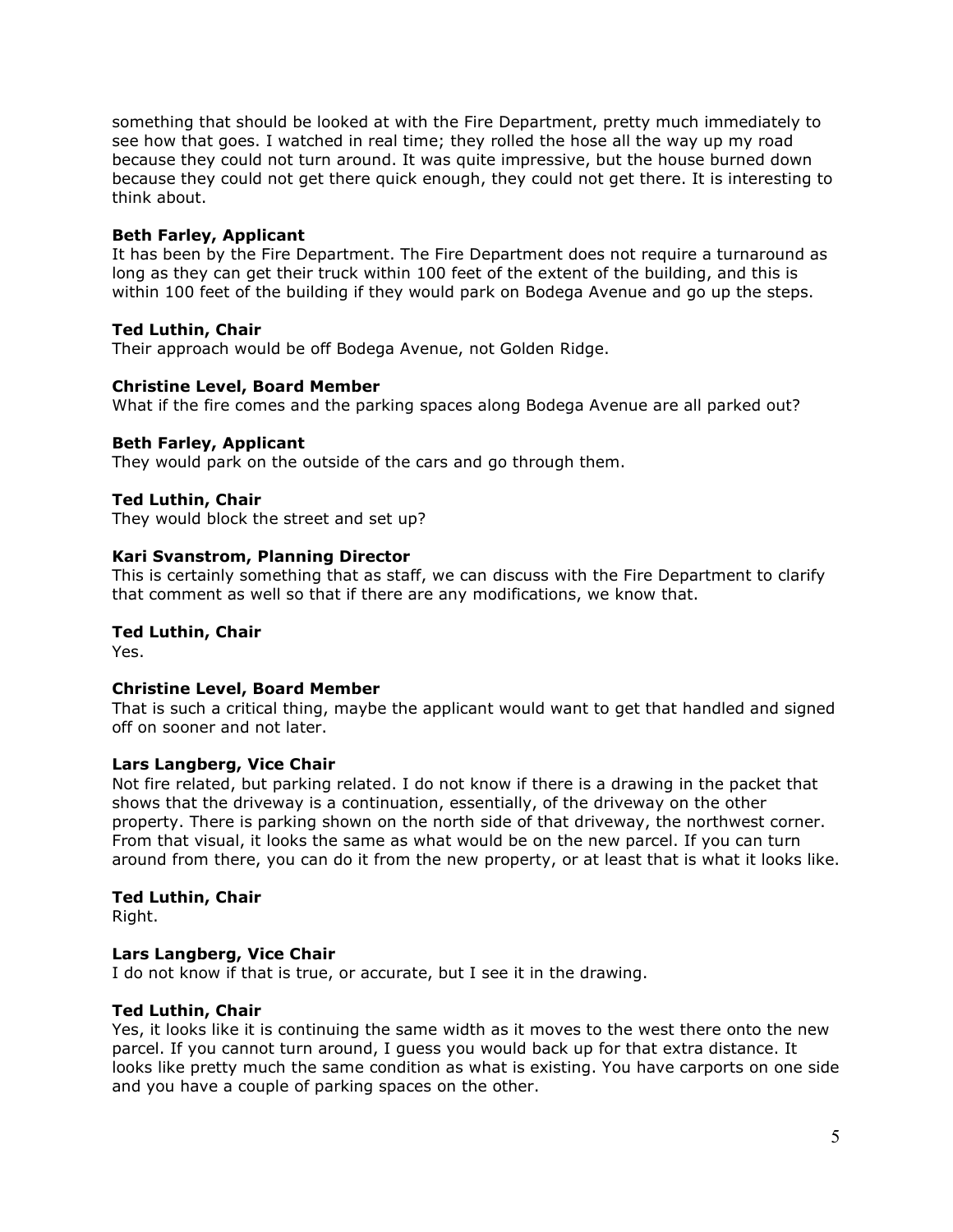### **Cary Bush, Board Member**

It follows the easement.

## **Christine Level, Board Member**

There is a very beautiful, protected tree on the southeast corner of the Golden Ridge townhouse complex, right there on the corner.

### **Ted Luthin, Chair**

Yes.

### **Christine Level, Board Member**

Interesting enough, it is not shown on the site plan, but it is right up against the wall there. That tree is going to be an impediment to putting in that wall, there is no question about it. I went out there and measured it and looked. There was this discussion about hand probing and drilling piers, but those piers for that wall are going to be substantial. I am very concerned about that tree because it is a nice, protected heritage tree in that corner there and somebody has obviously gone to some great length and care to maintain that tree, unlike the other oaks that are down on Bodega Avenue that would be removed to put the sidewalk in.

### **Ted Luthin, Chair**

Yes.

### **Christine Level, Board Member**

This tree has been maintained and cared for. It is on the corner property there, so I am putting that out there.

### **Ted Luthin, Chair**

Yes.

### **Kari Svanstrom, Planning Director**

I believe that is tree 780 as identified in the arborist report. That was one of the ones that she wanted to take a closer look at.

### **Ted Luthin, Chair**

Yes. I agree. I think that trees 780, 774 and 773 are the biggest concern trees. 774 and 773 are kind of in the northwest corner and I think that are a big concern because of how crowded that parking and trash enclosure area is. It is just really packed in there.

### **Christine Level, Board Member**

To me, the project is very ominous and oppressive from the Bodega Avenue venue. I would wonder why you would not consider putting one of the less tall units, so that when you are up against that wall, you just do not have so much height. You have got at least 30 to 32 feet going straight up from the sidewalk. I thought, well, why would you not put on of the single-story units in that location to soften that? That is going to be a big, big, big, oppressive, tall thing.

## **Ted Luthin, Chair**

Yes, on lots 9 and 10?

### **Christine Level, Board Member**

Yes, lots 9 and 10, single-story. I suspect if you mark it next to the adjacent buildings, it is going to seem tall compared to the Golden Ridge buildings. Nonetheless, when you are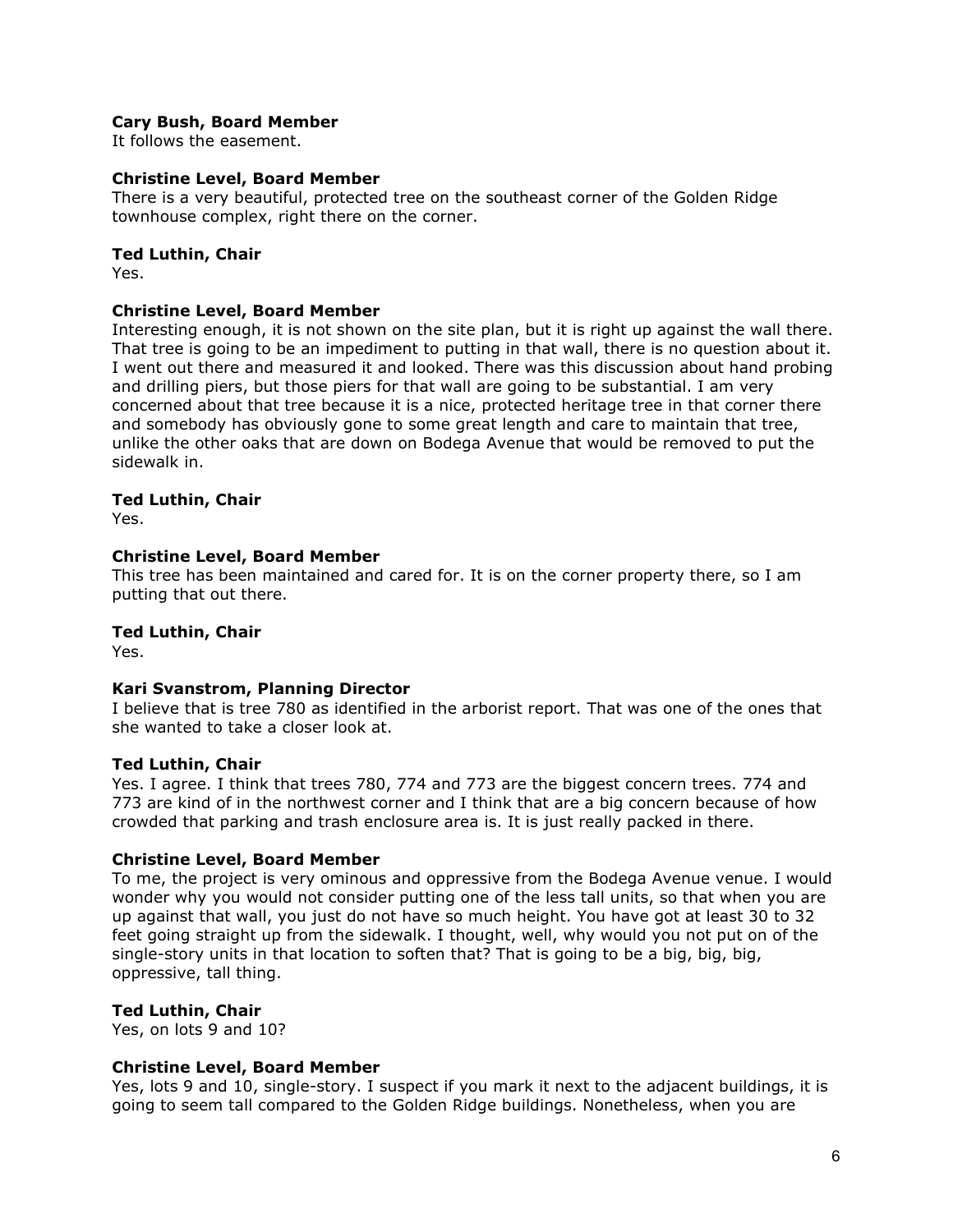coming across there, it is going to be substantial. 32' is substantial. That is just another idea. I am putting thought out there, I am not making anything beyond that.

## **Lars Langberg, Vice Chair**

To that point, the applicants have already agreed to look at the neighbor buildings in relation to theirs. They are not just one-story buildings on a flat piece of ground in downtown Sebastopol, they are on a hill, and they are two-story. I was just over there. From the cemetery side, I looked across and took a picture. It goes up to those houses pretty tall. I would be surprised if these buildings are that much different, they are obviously different in character, and there is a different density, but in terms of height, I would be surprised if they are much different than some of the ones in that corner. We have already heard that the applicants will address that in a drawing.

## **Christine Level, Board Member**

In this particular case, I am just saying, as you are going along the sidewalk there, that existing unit is softened somehow by the roof slopes and the landscaping, and I do not know how to express it more than that right now. Once you transition to the next thing, it is like a wall. The wall and the style of the architecture is pretty much straight up. I am just making a comment about that.

### **Ted Luthin, Chair**

Yes. It will be interesting to see them, and it will be interesting to see them in context because the neighboring buildings are softened by street trees and shrubs, but they are two-story buildings with steep roofs on a slightly lower ground plane, but they are pretty tall relative to Bodega Avenue as well. It would be interesting to see that illustration, I think, that would be valuable. I do not disagree that lots 9 and 10, maybe they could flip flop those things? I know it kind of changes the rhythm of the development because they probably want the distribution of units the way it is in terms of loft units versus non loft units. But yes, it would be interesting to see if they could step it down to Bodega Avenue because they do have a 7' plus retaining wall out there.

### **Cary Bush, Board Member**

I would like to thank the applicant. This is a really well represented project. It is tricky. They are threading the needle. It has been graphically accessible for the Board to really look at. I know there was a lot of work involved. Thank you, it is good to see this level of work put before us as a Board, it is helpful. I would also like to thank the public for their comments. I tried to itemize my comments. The big issues were the trees in some way, we said we would look at those. I do think that the impacts will be significant. It will be hard to mitigate, even with permeable paving, or pier and grade beams, the impacts that they will have. Those are my common thoughts there. Some of the utilities, at the entry off Bodega Avenue, I saw all the water meters stacked up at the very entry. It is all preliminary, but you will have backflow preventers and those sorts of things. I do not know how that quite plays into the whole utilities package. That a pretty big entry feature. The retaining walls have a graphicness to them, and I think that is just their modernity, and that is nice. I think it is honest and it is what it will be. It would be nice to see that sort of split, but I know you really cannot do much other than play off those utilities and call it what it is. The parking is really a tight one. I am usually always looking for a 45' minimum back out distance, and without that it is hard. Even with my little Tacoma pickup truck it is almost hard to turn that thing around in a parking lot that has less than a 45' from nose end to back out so that is going to be tricky. Again, I know you are threading the needle there. EVA was kind of picked up. In general terms on the landscape plans, they look good, but they do not really quite reflect your visual imagery all that well. I am seeing a real soft quality to your visual imagery and I do not necessarily think that that represents the nature of the planting plan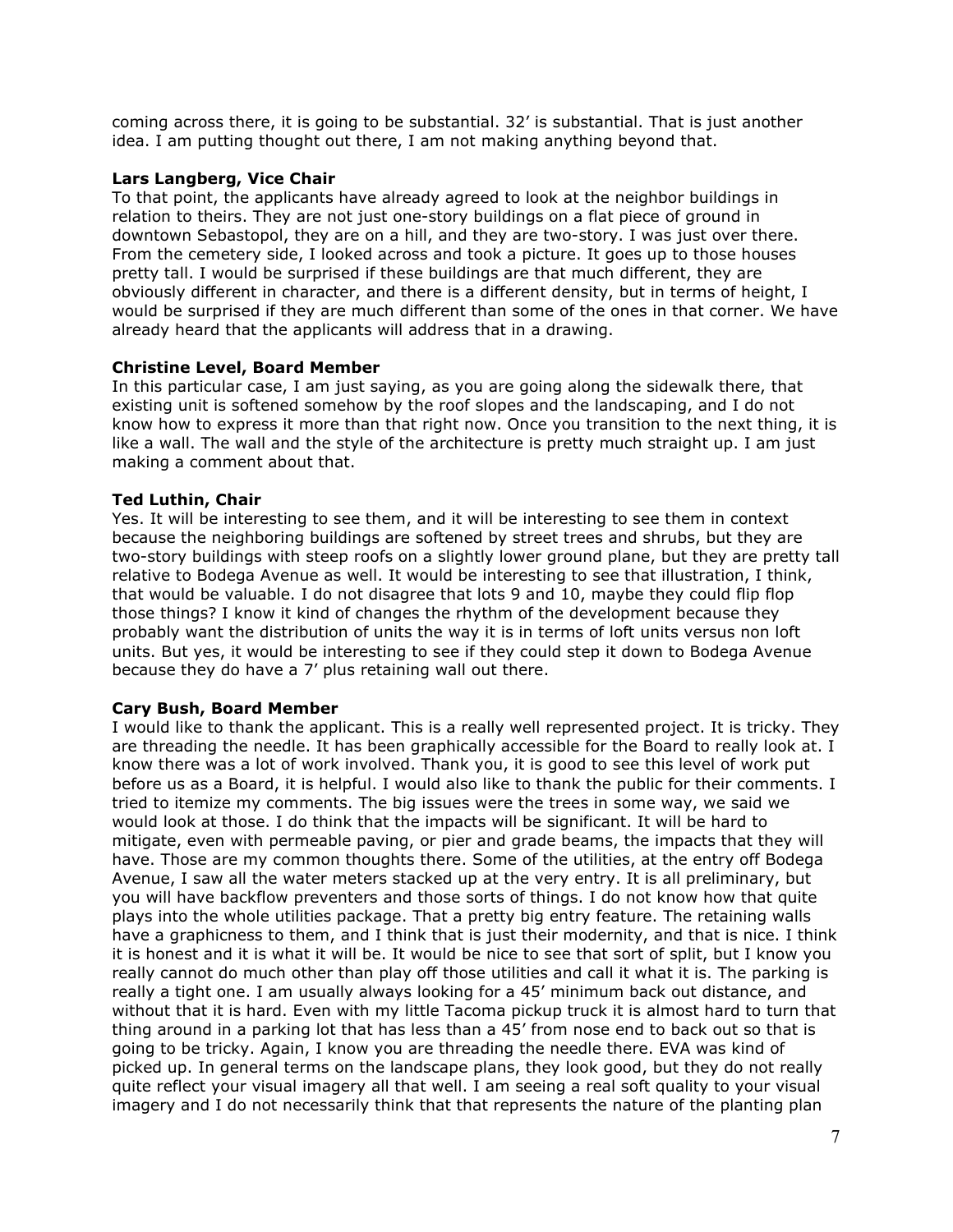so you might look at that. It should relate to the proposed conditions. The bioretention area should probably look at a little bit more of a plant material that would take both wet and dry. Those are real detailed comments. That was sort of the micro, but the macro really that we all need to understand is, again, we are looking at density row here in that the area is zoned for high-density and the public needs to understand that this is zoned for that use. Therefore, the Design Review Board is looking at the comments that fit the character context, and those natures and properties, but overall, the zoning is allowing this use. Again, the neighbors have that use. The neighbors on the other side have that use and so on, up, and down the street and so, this property also has that use. I think that the applicant is trying to determine how to best fit a project, which I find is quite attractive and aesthetically appealing, to make that use fit. How they do that is what the Board is here to review, but when we really start talking about the larger scale, the use as it is still allowed, high-density, it will go to an R7, but again, that is the biggest question here that really does not even fall within the Design Review Board's purview, in my opinion. We are trying to look at design review guidelines and standards, but the use is what the applicant has given us and that is what we are here to follow. At least I am, and we are here to see a good project, something that is unique, that fits the character, and work. To really see it work, your city will definitely protect, as a member of the public spoke on the safety concerns, safety concerns are a huge issue in any city, municipality. I think that the Building Department, the Fire Department, and everyone here will be here to protect your best interests as the public. Again, I think the applicant still needs to thread a needle. I think they will take these comments that were hopefully giving them and put them to use.

## **Ron Hari, Board Member**

I am not a big fan of high-density housing. I know I am in the minority on this. I am very sympathetic to the neighbors there, as well as where the Woodmark project is being proposed. Unfortunately, I think the town is going at a very slow pace towards San Jose or San Francisco, we will never get there. I am not going to vote against this because of that, it is just my personal feeling. I think the problem here was in 1993 when they put an easement through there and did not develop the back lot first. I would really hate to live there during this construction. It was just poor planning while none of use were around. That is my two cents.

## **Lars Langberg, Vice Chair**

I would like to echo what Board Member Bush was saying in thanking the applicant for their presentation. From that perspective, it is very detailed and thought through in many ways, I appreciate that level. The intent, certainly of green building and net zero energy is spot-on. There is no other way to build right now, in my opinion. The more we can do that, the better off we are all going to be. The impact of a construction site on neighbors, let us call it a year and a half like one of the commenters said, yes, but the impact on the climate is a much bigger picture and this building is really working hard to do that, and I really, really appreciate that. In terms of the architectural expression and style, I think it is a really nice attempt to have varied scale and actually play off of some stuff in the neighborhood. There is a property across Golden Ridge which I took a picture of today, that has bay windows with some wood siding detail which was done 20-30 years ago and now, this is today's version of that in a sense. The pop out of the shower is like the bay window across the street. I think it is a modern take in a similar context that we have around Sebastopol, so I appreciate that as well. Staff asked us to specifically talk about some of the changes to the development standards. To me, those are very minimal. The applicant has worked hard to offset this for that. The setback changes are very minor. Other than the zero lot line setback for townhomes, but that makes perfect sense to me. The orientation of the units, creating the courtyard space, a neighbor on the corner has a really nice courtyard feel too. I walked up the shared driveway and looked in there, it looks like a nice space on the interior. They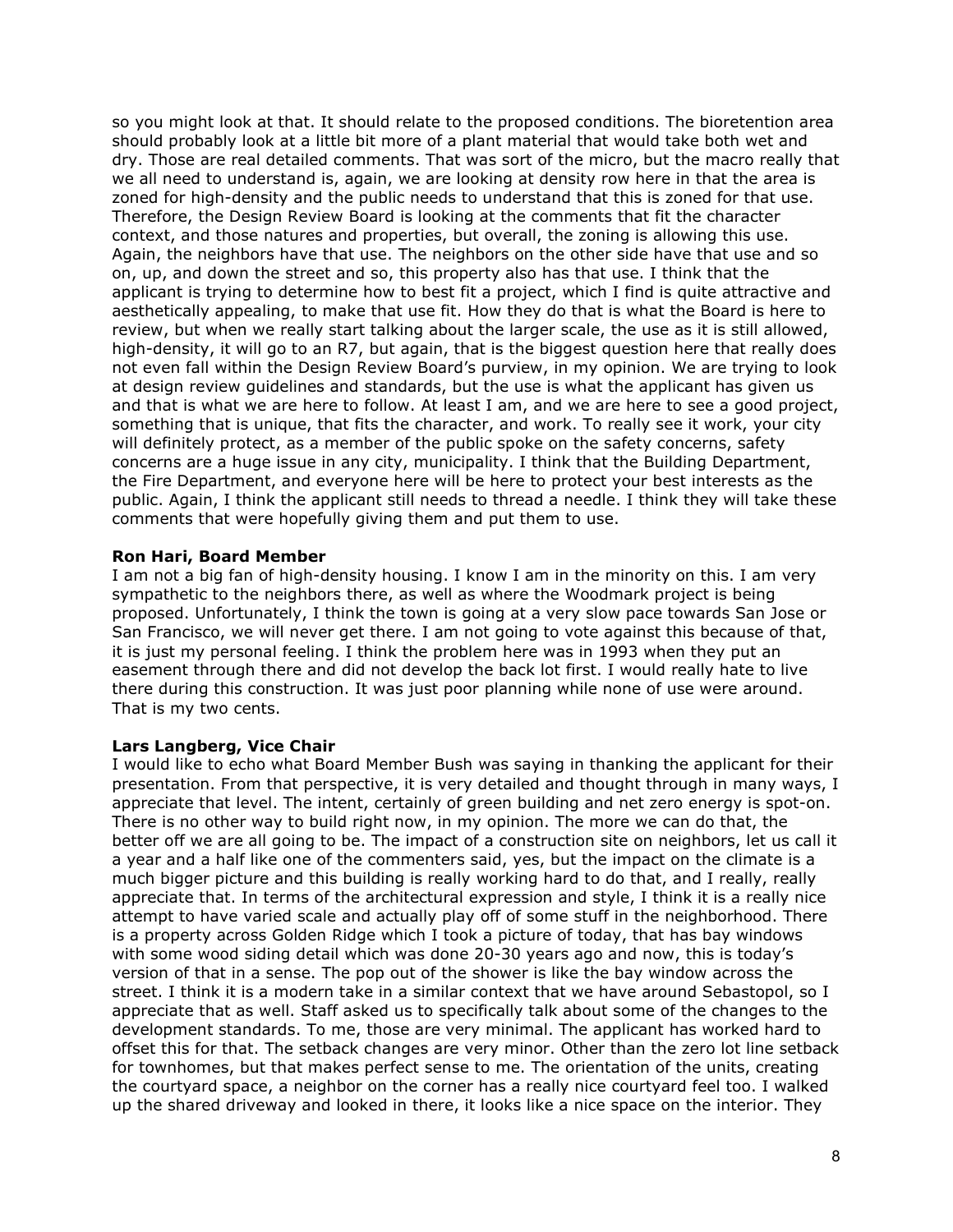are creating their own version of that. Our standards talk about facing the street, but in this case, it is a very busy street, so it is better to reflect or mimic what the neighbor has and focus inward, I think, rather than go and focus to the street and where people enter their units and hang out, I think that makes a lot of sense. The retaining wall, that whole piece, is a big item. It was when we were looking at Woodmark, and it is a difficult site. If you could step every unit up by 6" or 1', going up from Bodega Avenue and back, or in this case, I guess dropping them all compared to what is proposed, you are not going to get an ADA accessible site and it would cost a lot more money to do that, grading wise, and everything else, but if you could create little terraces and have each unit terraced down by a step or something, we would have a lower retaining wall on the front, but that has other implications and other challenges. At least the way it is rendered to me, the wall, the buffer of the planting, and the fence above, it is not going to be a 32' wall on the sidewalk, it is going to step back some. It is clearly not way back, but it is an urban property. It is a challenge. It is what we came up against with the Woodmark project as well. This is part of the city, it is not part of the county, it is the edge, so it is challenging, it is at the border between rural and urban. How do you mitigate that? People who have been living in that in between zone for 30 years appreciate their rural quality, and yet, you can walk to downtown, it is in the city. It is hard to balance that, but we need housing, we need density. There are not a lot of parcels in the city that this is available. I see this as a really good effort to balance a lot of different concerns and come up with a pretty compelling proposal. I will not talk about the trees because I know it is a big issue and it is always well represented.

## **Ted Luthin, Chair**

I feel very similar to other board members. I do also want to say that I completely understand the concern of the neighbors. To build on what Vice Chair Langberg was saying, the neighbors have lived next door to a piece of property that, as Board Member Bush said, is zoned for high-density residential, but they have enjoyed it as a sort of rural neighbor, it has a couple of old apple trees and it is a very nice antique piece of property, but it has always had this built-in development potential and it is finally getting to be developed. I understand that that means losing something in terms of character for the neighbors and I feel for that. At the same time, this site has potential, and the owner of this property is entitled to realize that potential. The same goes with construction, and I have lived next door to construction sites, and it is not necessarily fun. It is unfortunate, I think Board Member Hari mentioned it, it is unfortunate that the back lot was not developed first, that it was not phased out that way and were built as one piece at one time. I know that it is an inconvenience. I know that construction is messy, dirty, and loud. At the same time, that sort of comes with the territory of living in town, we are not living in the country on fiveacre parcels. I think that safety concerns will be addressed by the City, both in terms of emergency vehicles, and parking and turnaround standards, those sorts of things. The City has all those things so I am not concerned that those items will be addressed. In terms of the use and development standards, I do not have a problem with the minor exceptions, I view them as minor exceptions to the development standards that they are asking for. Especially when you look at things like setback, the setbacks for these units are larger than a lot of the setbacks that the neighbors have. Neighbors are closer to property lines than some of these units are going to be. Addressing Bodega Avenue, I think this design makes sense. I think there are a lot of things to like about this. I agree. I like the architecture. I like the way it is working. I think Vice Chair Langberg mentioned it, I like the shower pop out, I think it is cool. I like the contemporary design. I like the pedestrian connection to Bodega Avenue. I think that addresses the design review guideline about developments needing to address the street. I like the green building aspects about it. I like the approach to energy consumption. I have some concerns. Trees, we talked about, we are going to revisit them. The retaining wall. I think it is an interesting idea to step down the buildings to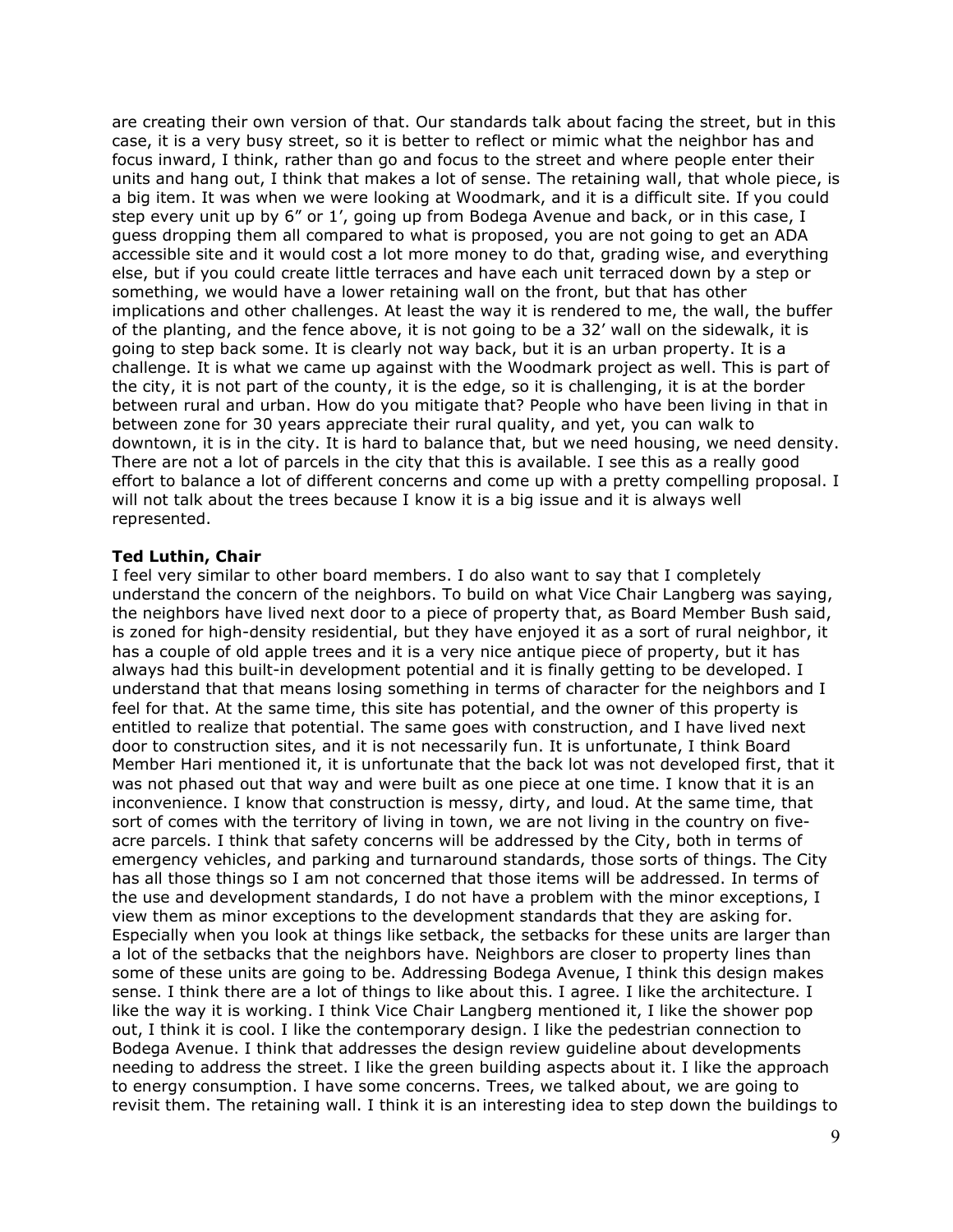minimize that retaining wall. I would like to see some detail on the retaining wall, is it board form concrete? What is it? Can we do something so that it is, like Board Member Bush said, an honest wall? I do not think that I am opposed to the wall. I think if we can minimize it, let us minimize it. I like that there is a landscape buffer to it. Can we grade up to it in that landscape buffer? I do not know. I do think that the trash enclosure and the parking area, it feels really tight right there. Again, I think that City standards are going to kick in and tell us that that works, or if it does not work, etc. It does feel very tight. I think Board Member Level's idea of flip flopping a lower unit to the Bodega Avenue side might help break down that mass on the Bodega side, because we are starting with a 7' retaining wall, so maybe a low unit on both ends and three stacked larger units in the middle, I do not know. Or Vice Chair Langberg's thought of cascading it down or stair stepping it down could make sense as well. Those are the comments I have. Does anybody have any additions?

### **Cary Bush, Board Member**

I think all the finished floors are sitting at 242 and that is right at the top of that ridge, so it is pretty much right at grade. A question for Director Svanstrom, it said that nothing is to be allowed within the public utility easement and that is the back of sidewalk, nothing vertical from there to pick up that grade, soften the wall?

### **Kari Svanstrom, Planning Director**

Plantings and things like that are fine. What we do not want in an easement is any sort of structure, or for anything to be built on top of it that may get destroyed if we need to access that area. Not that plants will not get destroyed, but something like that could certainly be done. What were you thinking?

### **Cary Bush, Board Member**

I was thinking if the back of sidewalk had a 1' curb to then slip that grade up to the wall to give a terracing effect, bringing the grade down below sidewalk is always a tricky one, it makes more recess than it does advanced and taller. I am only asking; I do not know what the City will allow there.

## **Kari Svanstrom, Planning Director**

I can talk to the City Engineer and Superintendent of Public Works. They are the people who would generally be accessing utility easements, in general. A small curb may not be an issue for them, but they would not want anything that was a structural retaining wall.

### **Cary Bush, Board Member.**

Right. Thank you.

### **Ted Luthin, Chair**

Are there further comments from the Board? To our applicant, Ms. Farley, was our feedback fairly clear?

### **Beth Farley, Applicant**

Yes, very much. Thank you very much. We appreciate all your comments and help. It will help us to get the project to be a better project.

### **Ted Luthin, Chair**

I will echo what other members have said. This is a great, great package. It was clear, really well put together, and easy to understand. Really appreciate the submittal.

## **Kari Svanstrom, Planning Director**